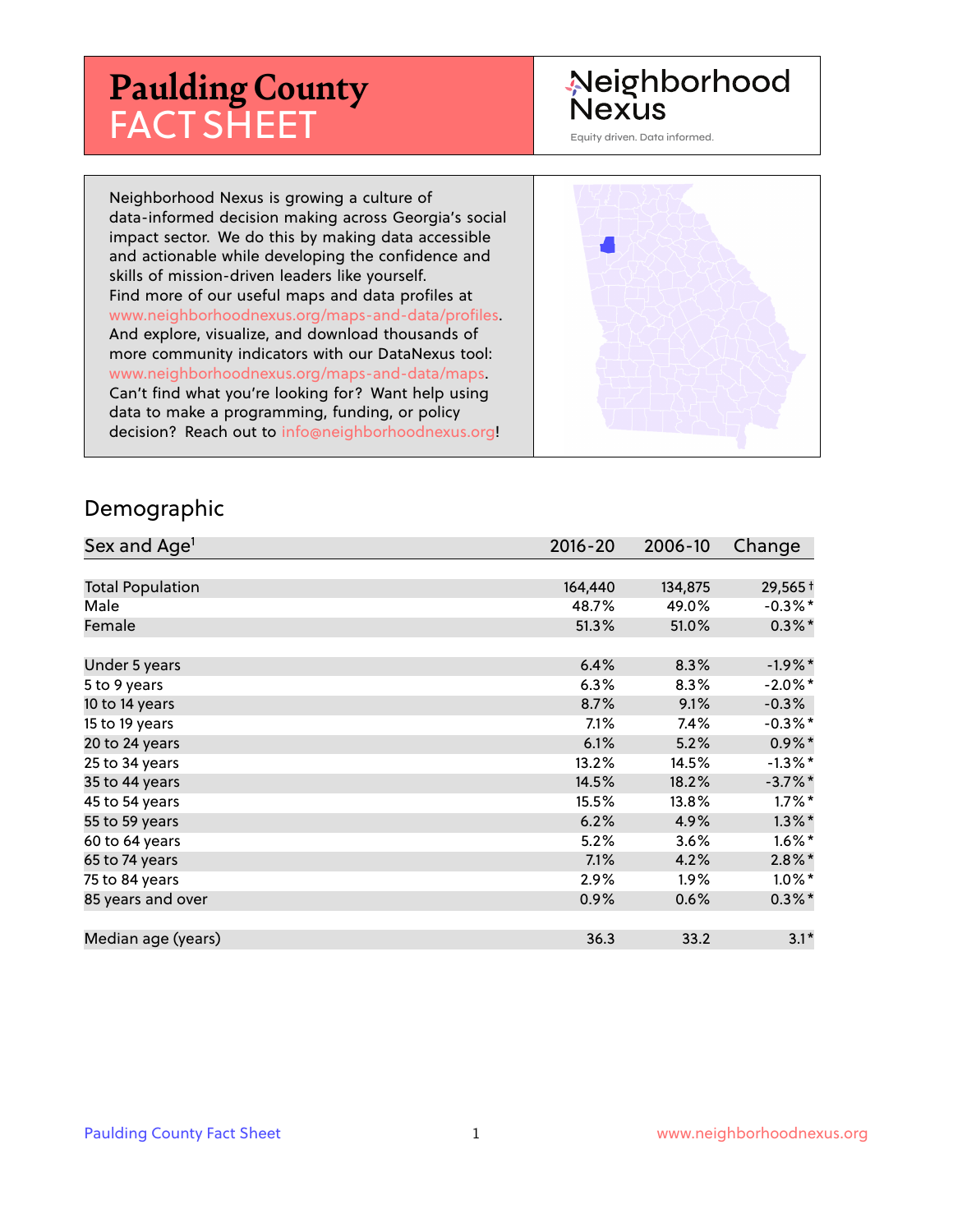# Demographic, continued...

| Race <sup>2</sup>                                   | $2016 - 20$ | 2006-10 | Change      |
|-----------------------------------------------------|-------------|---------|-------------|
| <b>Total population</b>                             | 164,440     | 134,875 | 29,565 +    |
| One race                                            | 95.9%       | 98.3%   | $-2.4\%$ *  |
| White                                               | 73.2%       | 79.6%   | $-6.4\%$ *  |
| <b>Black or African American</b>                    | 20.1%       | 16.4%   | $3.7\%$ *   |
| American Indian and Alaska Native                   | 0.2%        | 0.3%    | $-0.0%$     |
| Asian                                               | 1.1%        | 0.8%    | $0.3\%$ *   |
| Native Hawaiian and Other Pacific Islander          | 0.0%        | 0.0%    | 0.0%        |
| Some other race                                     | 1.2%        | 1.3%    | $-0.0%$     |
| Two or more races                                   | 4.1%        | 1.7%    | $2.4\%$ *   |
| Race alone or in combination with other race(s) $3$ | $2016 - 20$ | 2006-10 | Change      |
| Total population                                    | 164,440     | 134,875 | 29,565 +    |
| White                                               | 76.9%       | 81.2%   | $-4.3\%$ *  |
| <b>Black or African American</b>                    | 22.3%       | 17.0%   | $5.3\%$ *   |
| American Indian and Alaska Native                   | 1.0%        | 0.7%    | $0.3\%$ *   |
| Asian                                               | 1.7%        | 1.2%    | $0.5%$ *    |
| Native Hawaiian and Other Pacific Islander          | 0.1%        | 0.0%    | $0.1\%$ *   |
| Some other race                                     | 2.3%        | 1.6%    | 0.6%        |
| Hispanic or Latino and Race <sup>4</sup>            | $2016 - 20$ | 2006-10 | Change      |
| <b>Total population</b>                             | 164,440     | 134,875 | $29,565+$   |
| Hispanic or Latino (of any race)                    | 6.7%        | 4.8%    | $1.9%$ †    |
| Not Hispanic or Latino                              | 93.3%       | 95.2%   | $-1.9%$ +   |
| White alone                                         | 69.1%       | 76.1%   | $-7.0\%$ *  |
| Black or African American alone                     | 19.4%       | 16.2%   | $3.2\%$ *   |
| American Indian and Alaska Native alone             | 0.1%        | 0.3%    | $-0.1%$     |
| Asian alone                                         | 1.1%        | 0.8%    | $0.3\%$ *   |
| Native Hawaiian and Other Pacific Islander alone    | 0.0%        | 0.0%    | 0.0%        |
| Some other race alone                               | 0.2%        | 0.5%    | $-0.3%$     |
| Two or more races                                   | 3.4%        | 1.4%    | $2.1\%$ *   |
| U.S. Citizenship Status <sup>5</sup>                | $2016 - 20$ | 2006-10 | Change      |
| Foreign-born population                             | 10,516      | 5,411   | $5,105*$    |
| Naturalized U.S. citizen                            | 61.0%       | 41.6%   | 19.4%*      |
| Not a U.S. citizen                                  | 39.0%       | 58.4%   | $-19.4\%$ * |
| Citizen, Voting Age Population <sup>6</sup>         | $2016 - 20$ | 2006-10 | Change      |
|                                                     |             |         |             |
| Citizen, 18 and over population                     | 117,500     | 91,325  | 26,175*     |
| Male                                                | 47.8%       | 48.1%   | $-0.3%$     |
| Female                                              | 52.2%       | 51.9%   | 0.3%        |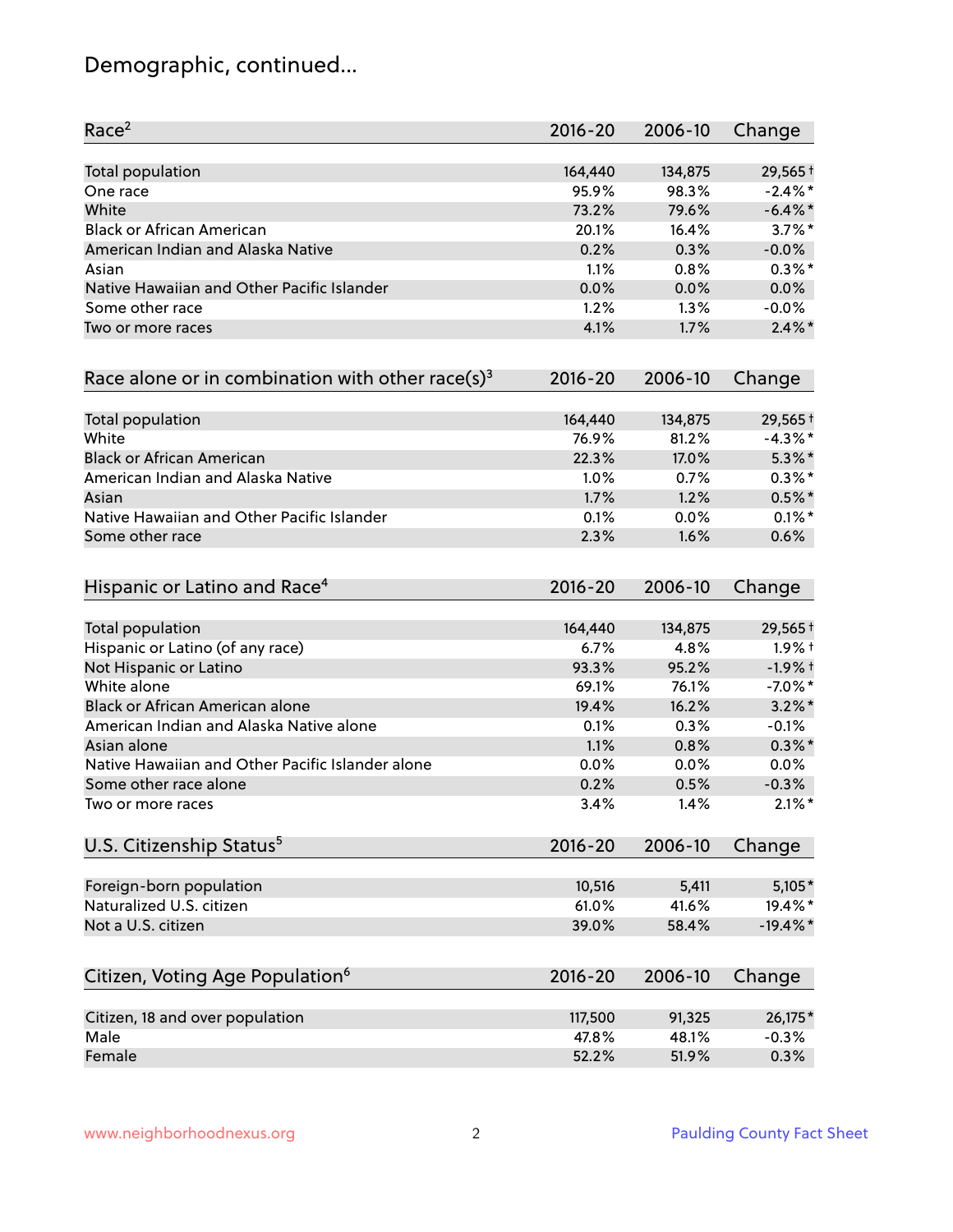#### Economic

| Income <sup>7</sup>                                 | $2016 - 20$ | 2006-10 | Change     |
|-----------------------------------------------------|-------------|---------|------------|
|                                                     |             |         |            |
| All households                                      | 54,993      | 46,440  | 8,553*     |
| Less than \$10,000                                  | 3.4%        | 4.0%    | $-0.6%$    |
| \$10,000 to \$14,999                                | 1.7%        | 2.6%    | $-0.9%$    |
| \$15,000 to \$24,999                                | 5.6%        | 8.3%    | $-2.7%$ *  |
| \$25,000 to \$34,999                                | 6.5%        | 8.9%    | $-2.4\%$ * |
| \$35,000 to \$49,999                                | 12.3%       | 15.3%   | $-2.9\%$ * |
| \$50,000 to \$74,999                                | 21.1%       | 24.7%   | $-3.6\%$ * |
| \$75,000 to \$99,999                                | 15.4%       | 17.3%   | $-1.9%$ *  |
| \$100,000 to \$149,999                              | 21.1%       | 14.7%   | $6.4\%$ *  |
| \$150,000 to \$199,999                              | 8.8%        | 2.8%    | $6.0\%$ *  |
| \$200,000 or more                                   | 4.1%        | 1.4%    | $2.7\%$ *  |
| Median household income (dollars)                   | 74,154      | 62,348  | 11,806*    |
| Mean household income (dollars)                     | 86,402      | 67,654  | 18,748*    |
| With earnings                                       | 83.8%       | 88.9%   | $-5.1\%$ * |
| Mean earnings (dollars)                             | 87,626      | 67,959  | 19,668*    |
| <b>With Social Security</b>                         | 25.1%       | 18.5%   | $6.6\%$ *  |
| Mean Social Security income (dollars)               | 20,385      | 14,594  | 5,791*     |
| With retirement income                              | 19.0%       | 13.1%   | 5.9%*      |
| Mean retirement income (dollars)                    | 24,703      | 15,976  | 8,727*     |
| With Supplemental Security Income                   | 4.5%        | 2.8%    | $1.6\%$ *  |
| Mean Supplemental Security Income (dollars)         | 11,236      | 8,131   | $3,105*$   |
| With cash public assistance income                  | 2.5%        | 1.7%    | $0.9\% *$  |
| Mean cash public assistance income (dollars)        | 2,285       | 4,323   | $-2,038*$  |
| With Food Stamp/SNAP benefits in the past 12 months | 8.5%        | 5.9%    | $2.5%$ *   |
|                                                     |             |         |            |
| Families                                            | 43,048      | 36,848  | $6,200*$   |
| Less than \$10,000                                  | 1.5%        | 3.9%    | $-2.4\%$ * |
| \$10,000 to \$14,999                                | 1.0%        | 1.8%    | $-0.8%$    |
| \$15,000 to \$24,999                                | 4.3%        | 6.2%    | $-1.9%$ *  |
| \$25,000 to \$34,999                                | 6.5%        | 7.5%    | $-1.0%$    |
| \$35,000 to \$49,999                                | 11.3%       | 15.1%   | $-3.8\%$ * |
| \$50,000 to \$74,999                                | 21.0%       | 24.8%   | $-3.7\%$ * |
| \$75,000 to \$99,999                                | 17.1%       | 19.1%   | $-2.1%$    |
| \$100,000 to \$149,999                              | 22.9%       | 17.1%   | $5.8\%$ *  |
| \$150,000 to \$199,999                              | 9.7%        | 3.2%    | $6.5%$ *   |
| \$200,000 or more                                   | 4.7%        | 1.2%    | $3.5%$ *   |
| Median family income (dollars)                      | 78,601      | 67,117  | $11,484*$  |
| Mean family income (dollars)                        | 92,373      | 71,652  | 20,721*    |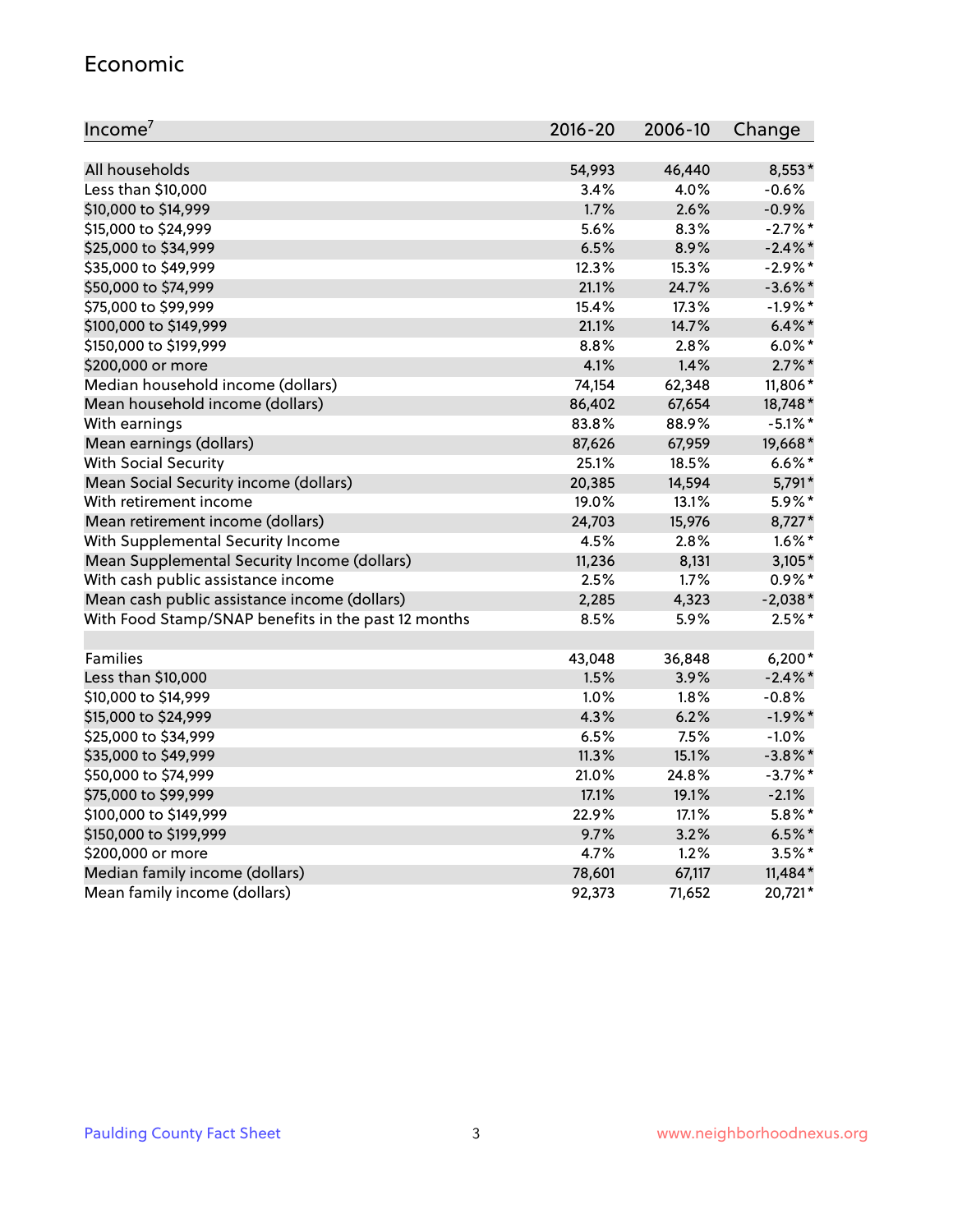#### Economic, continued...

| Income, continued <sup>8</sup>                                        | $2016 - 20$ | 2006-10 | Change     |
|-----------------------------------------------------------------------|-------------|---------|------------|
|                                                                       |             |         |            |
| Nonfamily households                                                  | 11,945      | 9,592   | $2,353*$   |
| Median nonfamily income (dollars)                                     | 46,854      | 38,298  | 8,556*     |
| Mean nonfamily income (dollars)                                       | 53,464      | 46,647  | $6,816*$   |
| Median earnings for workers (dollars)                                 | 39,619      | 34,790  | 4,829*     |
| Median earnings for male full-time, year-round workers                | 54,696      | 50,114  | 4,582*     |
| (dollars)                                                             |             |         |            |
| Median earnings for female full-time, year-round workers<br>(dollars) | 43,199      | 37,680  | $5,519*$   |
| Per capita income (dollars)                                           | 29,766      | 23,450  | $6,316*$   |
|                                                                       |             |         |            |
| Families and People Below Poverty Level <sup>9</sup>                  | $2016 - 20$ | 2006-10 | Change     |
|                                                                       |             |         |            |
| <b>All families</b>                                                   | 5.0%        | 7.0%    | $-2.1\%$ * |
| With related children under 18 years                                  | 6.8%        | 8.2%    | $-1.4%$    |
| With related children under 5 years only                              | 6.1%        | 7.2%    | $-1.1%$    |
| Married couple families                                               | 3.2%        | 4.0%    | $-0.9%$    |
| With related children under 18 years                                  | 3.9%        | 3.4%    | 0.6%       |
| With related children under 5 years only                              | 3.1%        | 1.1%    | $2.0\%$ *  |
| Families with female householder, no husband present                  | 12.8%       | 17.8%   | $-5.0%$    |
| With related children under 18 years                                  | 17.6%       | 21.2%   | $-3.6%$    |
| With related children under 5 years only                              | 18.3%       | 38.2%   | $-19.8%$   |
|                                                                       |             |         |            |
| All people                                                            | 6.9%        | 8.2%    | $-1.2%$    |
| Under 18 years                                                        | 9.1%        | 9.4%    | $-0.2%$    |
| Related children under 18 years                                       | 8.9%        | 9.1%    | $-0.2%$    |
| Related children under 5 years                                        | 6.3%        | 9.9%    | $-3.6%$    |
| Related children 5 to 17 years                                        | 9.8%        | 8.8%    | 1.0%       |
| 18 years and over                                                     | 6.2%        | 7.7%    | $-1.5%$ *  |
| 18 to 64 years                                                        | 5.9%        | 7.2%    | $-1.3\%$ * |
| 65 years and over                                                     | 7.7%        | 11.8%   | $-4.1%$ *  |
| People in families                                                    | 5.5%        | 6.9%    | $-1.3%$    |
| Unrelated individuals 15 years and over                               | 17.5%       | 18.7%   | $-1.2%$    |
|                                                                       |             |         |            |
| Non-Hispanic white people                                             | 6.6%        | 7.6%    | $-1.0%$    |
| Black or African-American people                                      | 7.3%        | 7.2%    | 0.1%       |
| Asian people                                                          | 18.6%       | 34.2%   | $-15.6%$   |
| Hispanic or Latino people                                             | 11.6%       | 14.5%   | $-2.9%$    |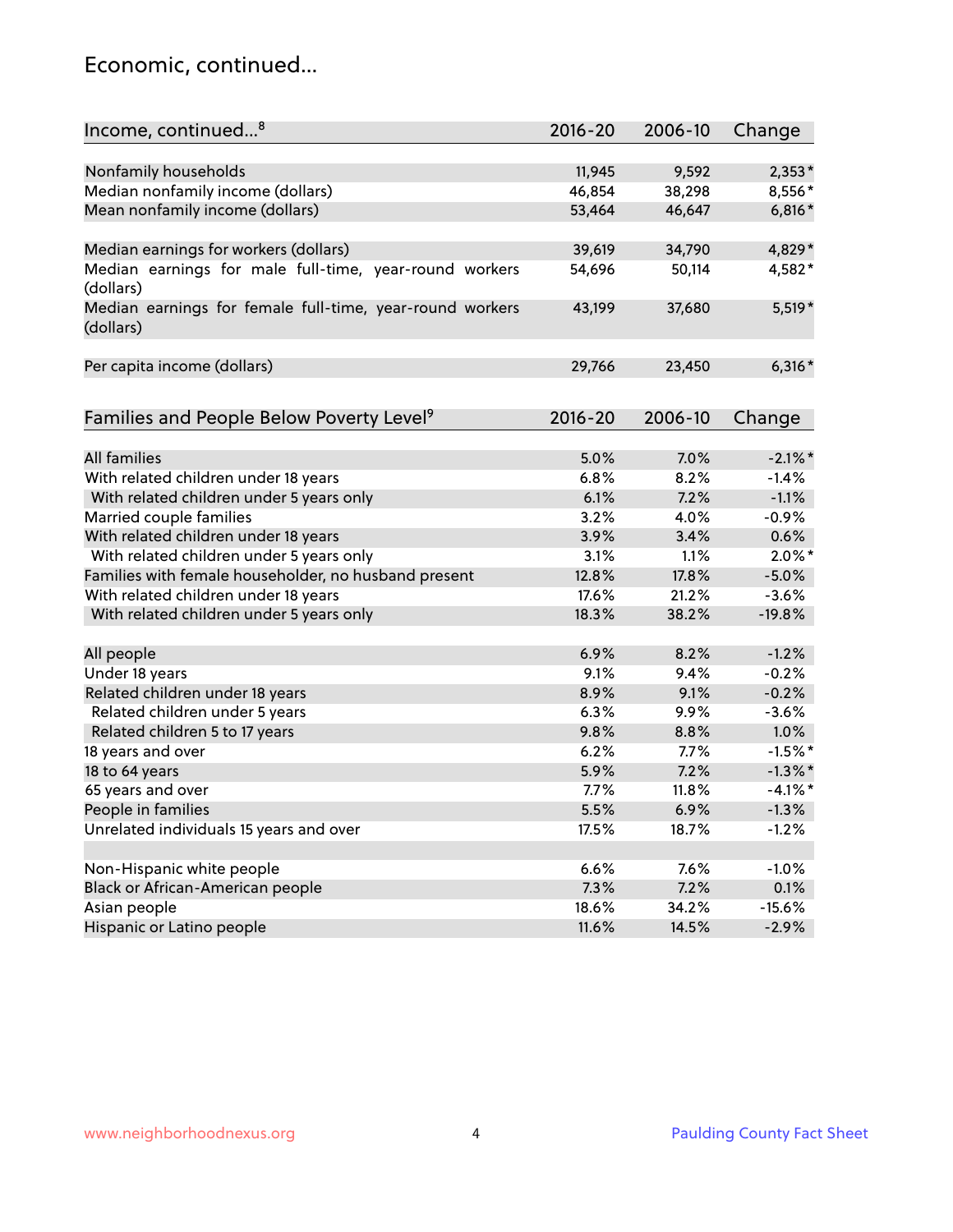# Employment

| Employment Status <sup>10</sup>                                                               | 2010        | 2020    | Change     |
|-----------------------------------------------------------------------------------------------|-------------|---------|------------|
| In Labor Force                                                                                | 85,313      | 73,735  | 73,735     |
| <b>Unemployment Rate</b>                                                                      | 5.4%        | 10.0%   | $-4.6%$    |
| Industry <sup>11</sup>                                                                        | $2016 - 20$ | 2006-10 | Change     |
|                                                                                               |             |         |            |
| Civilian employed population 16 years and over                                                | 80,574      | 64,349  | 16,225*    |
| Agriculture, forestry, fishing and hunting, and mining                                        | 0.7%        | 0.4%    | $0.4\%$ *  |
| Construction                                                                                  | 10.2%       | 9.5%    | 0.8%       |
| Manufacturing                                                                                 | 10.1%       | 10.0%   | 0.1%       |
| Wholesale trade                                                                               | 2.8%        | 4.7%    | $-1.9%$ *  |
| Retail trade                                                                                  | 12.8%       | 13.4%   | $-0.6%$    |
| Transportation and warehousing, and utilities                                                 | 7.8%        | 6.8%    | 1.0%       |
| Information                                                                                   | 2.0%        | 3.2%    | $-1.2%$ *  |
| Finance and insurance, and real estate and rental and leasing                                 | 6.6%        | 7.5%    | $-0.9%$    |
| Professional, scientific, and management, and administrative<br>and waste management services | 10.3%       | 9.3%    | 0.9%       |
| Educational services, and health care and social assistance                                   | 19.2%       | 19.6%   | $-0.4%$    |
| Arts, entertainment, and recreation, and accommodation and<br>food services                   | 8.2%        | 6.4%    | $1.8\%$ *  |
| Other services, except public administration                                                  | 4.8%        | 4.8%    | $-0.0%$    |
| Public administration                                                                         | 4.6%        | 4.7%    | $-0.1%$    |
| Occupation <sup>12</sup>                                                                      | $2016 - 20$ | 2006-10 | Change     |
|                                                                                               |             |         |            |
| Civilian employed population 16 years and over                                                | 80,574      | 64,349  | 16,225*    |
| Management, business, science, and arts occupations                                           | 35.8%       | 30.8%   | $5.0\%$ *  |
| Service occupations                                                                           | 14.2%       | 14.8%   | $-0.6%$    |
| Sales and office occupations                                                                  | 24.6%       | 28.3%   | $-3.6\%$ * |
| Natural<br>construction,<br>and<br>maintenance<br>resources,<br>occupations                   | 11.5%       | 13.0%   | $-1.5%$ *  |
| Production, transportation, and material moving occupations                                   | 13.8%       | 13.1%   | 0.8%       |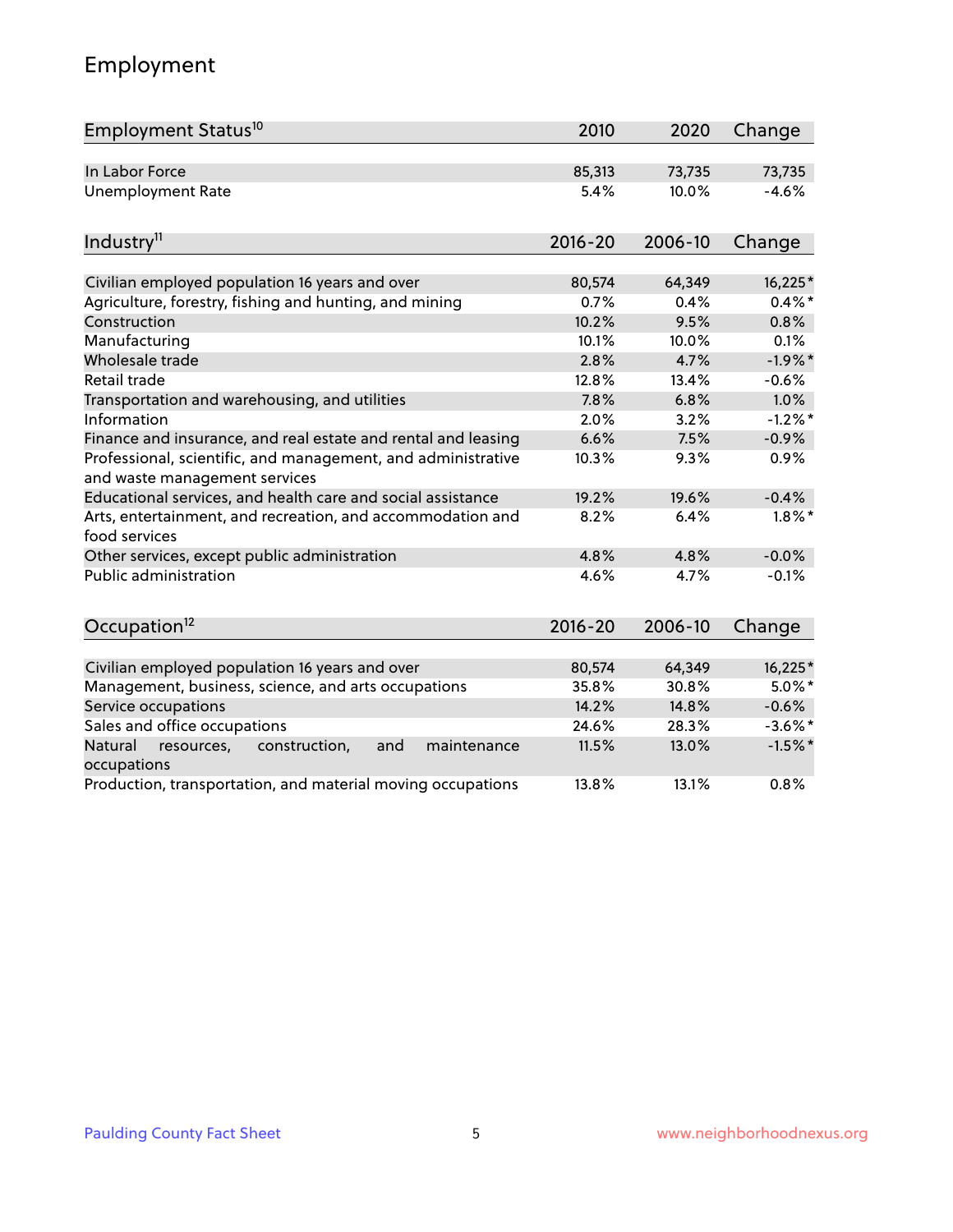# Employment, continued...

| Class of Worker <sup>13</sup>                          | $2016 - 20$ | 2006-10 | Change    |
|--------------------------------------------------------|-------------|---------|-----------|
| Civilian employed population 16 years and over         | 80,574      | 64,349  | $16,225*$ |
| Private wage and salary workers                        | 81.9%       | 79.6%   | $2.3\%$ * |
| Government workers                                     | 13.6%       | 15.2%   | $-1.6%$   |
| Self-employed in own not incorporated business workers | 4.5%        | 5.0%    | $-0.5%$   |
| Unpaid family workers                                  | 0.1%        | 0.2%    | $-0.2%$   |
| Job Flows <sup>14</sup>                                | 2019        | 2010    | Change    |
|                                                        |             |         |           |
| Total Jobs in county                                   | 26,659      | 19,370  | 7,289     |
| Held by residents of county                            | 39.3%       | 43.7%   | $-4.4%$   |
| Held by non-residents of county                        | 60.7%       | 56.3%   | 4.4%      |
| Jobs by Industry Sector <sup>15</sup>                  | 2019        | 2010    | Change    |
| Total Jobs in county                                   | 26,659      | 19,370  | 7,289     |
| Goods Producing sectors                                | 12.4%       | 11.9%   | 0.6%      |
| Trade, Transportation, and Utilities sectors           | 23.3%       | 22.1%   | 1.1%      |
| All Other Services sectors                             | 64.3%       | 66.0%   | $-1.7%$   |
|                                                        |             |         |           |
| Total Jobs in county held by county residents          | 10,466      | 8,456   | 2,010     |
| <b>Goods Producing sectors</b>                         | 12.7%       | 12.1%   | 0.7%      |
| Trade, Transportation, and Utilities sectors           | 14.8%       | 12.5%   | 2.4%      |
| All Other Services sectors                             | 72.4%       | 75.5%   | $-3.0%$   |
| Jobs by Earnings <sup>16</sup>                         | 2019        | 2010    | Change    |
| Total Jobs in county                                   | 26,659      | 19,370  | 7,289     |
| Jobs with earnings \$1250/month or less                | 29.6%       | 34.0%   | $-4.4%$   |
|                                                        | 35.4%       | 38.8%   | $-3.4%$   |
| Jobs with earnings \$1251/month to \$3333/month        |             | 27.1%   | 7.8%      |
| Jobs with earnings greater than \$3333/month           | 35.0%       |         |           |
| Total Jobs in county held by county residents          | 10,466      | 8,456   | 2,010     |
| Jobs with earnings \$1250/month or less                | 29.7%       | 34.2%   | $-4.5%$   |
| Jobs with earnings \$1251/month to \$3333/month        | 34.7%       | 37.9%   | $-3.2\%$  |
| Jobs with earnings greater than \$3333/month           | 35.6%       | 27.9%   | 7.7%      |
|                                                        |             |         |           |
| Jobs by Age of Worker <sup>17</sup>                    | 2019        | 2010    | Change    |
| Total Jobs in county                                   | 26,659      | 19,370  | 7,289     |
| Jobs with workers age 29 or younger                    | 28.3%       | 27.8%   | 0.5%      |
| Jobs with workers age 30 to 54                         | 53.0%       | 59.2%   | $-6.2%$   |
| Jobs with workers age 55 or older                      | 18.7%       | 13.0%   | 5.7%      |
|                                                        |             |         |           |
| Total Jobs in county held by county residents          | 10,466      | 8,456   | 2,010     |
| Jobs with workers age 29 or younger                    | 26.9%       | 23.3%   | 3.6%      |
| Jobs with workers age 30 to 54                         | 54.5%       | 64.1%   | $-9.6%$   |
| Jobs with workers age 55 or older                      | 18.6%       | 12.6%   | 6.0%      |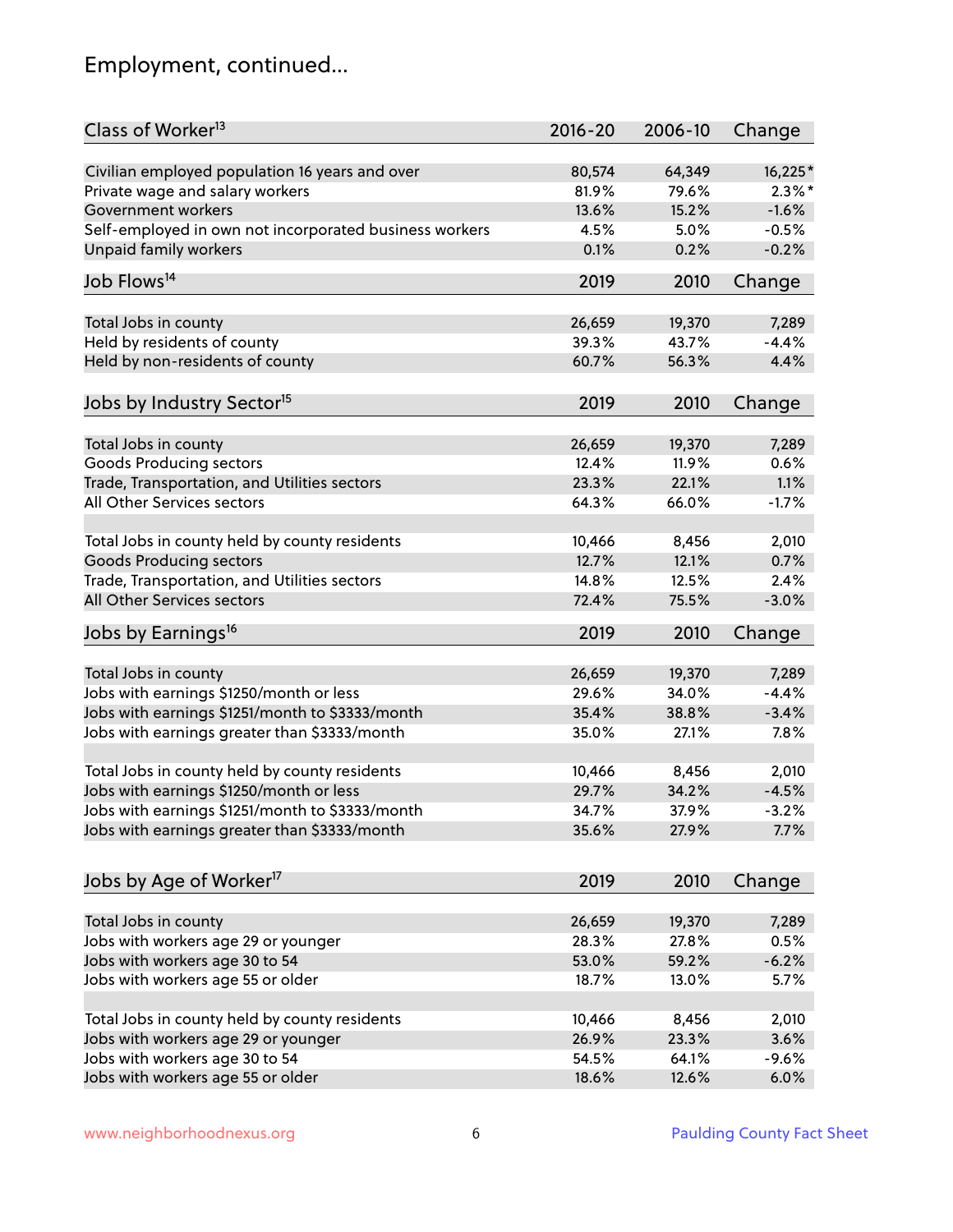#### Education

| Early Learning <sup>18</sup>                        |             |         | 2022       |
|-----------------------------------------------------|-------------|---------|------------|
| Licensed Capacity of Early Learning Centers         |             |         | 4,533      |
| Licenced capacity per 1,000 children ages 0-4       |             |         | 419.0      |
| School Enrollment <sup>19</sup>                     | 2022        | 2010    | Change     |
|                                                     |             |         |            |
| <b>Enrolled in Public School</b>                    | 31,129      | 28,444  | 2,685      |
| White                                               | 53.2%       | 67.6%   | $-14.4%$   |
| <b>Black or African-American</b>                    | 28.0%       | 20.1%   | 7.8%       |
| Asian                                               | 1.0%        | 0.7%    | 0.3%       |
| Native American                                     | 0.2%        | 0.4%    | $-0.2%$    |
| Pacific Islander                                    | 0.1%        | 0.2%    | 0.2%       |
| <b>Biracial or Multi-Racial</b>                     | 5.6%        | 3.8%    | 1.8%       |
| Hispanic or Latino                                  | 11.9%       | 7.2%    | 4.7%       |
| Georgia Milestones: 3rd Grade Reading <sup>20</sup> |             |         | 2019       |
|                                                     |             |         |            |
| <b>Number of Students Tested</b>                    |             |         | 2,211      |
| Proficient or Distinguished                         |             |         | 44.5%      |
| Georgia Milestones: 8th Grade Math <sup>21</sup>    |             |         | 2019       |
| Number of Students Tested                           |             |         | 2,365      |
| Proficient or Distinguished                         |             |         | 48.3%      |
|                                                     |             |         |            |
| Graduation Rates <sup>22</sup>                      | 2021        | 2012    | Change     |
|                                                     |             |         |            |
| Cohort                                              | 2,447       | 2,081   | 366        |
| <b>High School Graduation Rate</b>                  | 89.3%       | 75.5%   | 13.8%      |
| Educational Attainment <sup>23</sup>                | $2016 - 20$ | 2006-10 | Change     |
| Population 25 years and over                        | 107,492     | 83,208  | 24,284*    |
| Less than 9th grade                                 | 2.8%        | 3.8%    | $-1.1\%$ * |
| 9th to 12th grade, no diploma                       | 6.8%        | 10.3%   | $-3.5%$ *  |
| High school graduate (includes equivalency)         | 30.6%       | 36.5%   | $-5.9\%$ * |
| Some college, no degree                             | 26.9%       | 22.0%   | 4.9%*      |
| Associate's degree                                  | 9.1%        | 6.6%    | $2.5%$ *   |
| Bachelor's degree                                   | 16.1%       | 15.0%   | 1.1%       |
| Graduate or professional degree                     | 7.8%        | 5.9%    | $1.9\%$ *  |
|                                                     |             |         |            |
| Percent high school graduate or higher              | 90.5%       | 85.9%   | 4.6%*      |
| Percent bachelor's degree or higher                 | 23.9%       | 20.8%   | $3.0\%$ *  |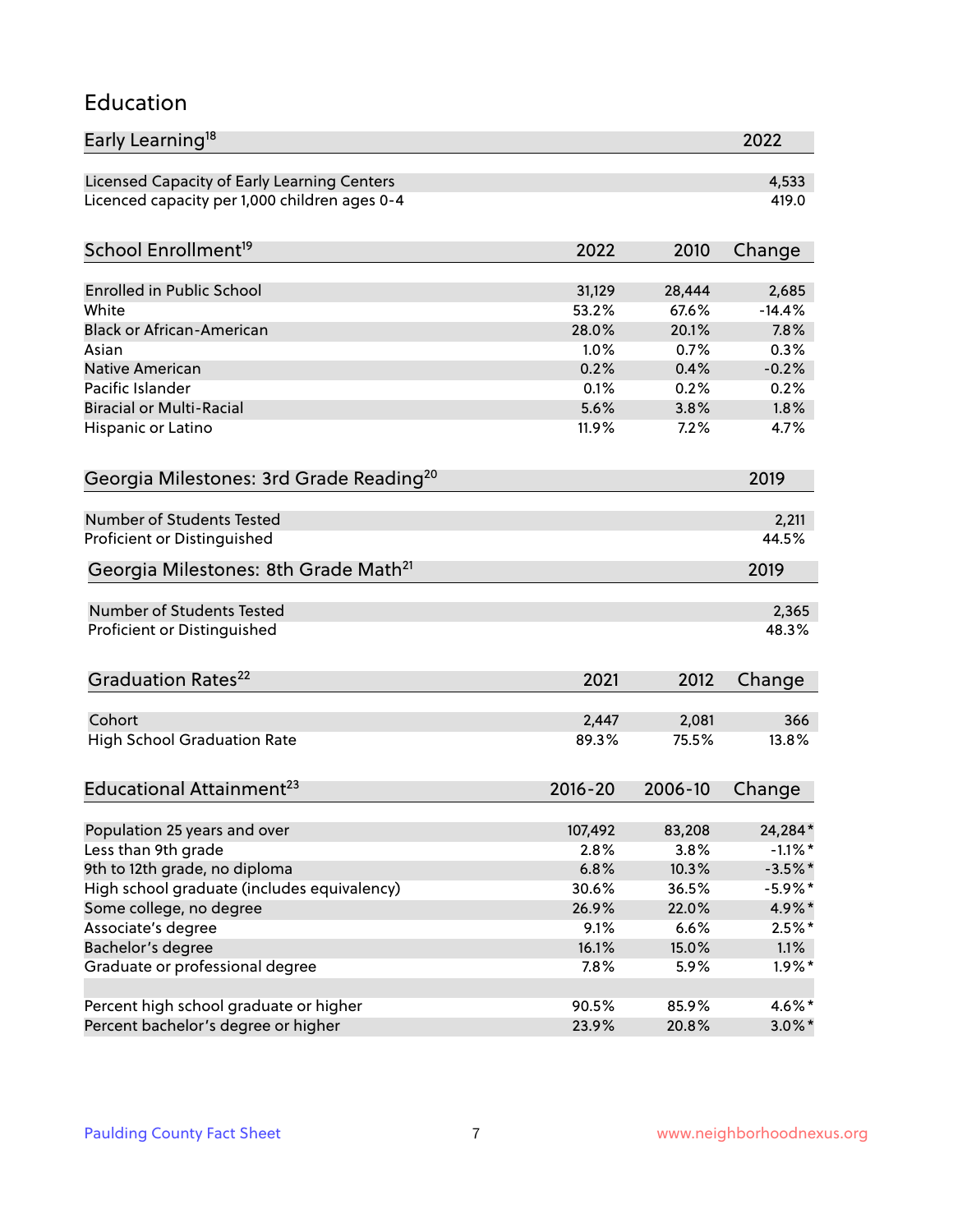#### Housing

| Households by Type <sup>24</sup>                     | 2016-20     | 2006-10 | Change     |
|------------------------------------------------------|-------------|---------|------------|
| <b>Total households</b>                              | 54,993      | 46,440  | 8,553*     |
| Family households (families)                         | 78.3%       | 79.3%   | $-1.1%$    |
| With own children under 18 years                     | 38.8%       | 44.8%   | $-6.0\%$ * |
| Married-couple family                                | 59.4%       | 60.6%   | $-1.1%$    |
| With own children of the householder under 18 years  | 29.2%       | 33.1%   | $-4.0\%$ * |
| Male householder, no wife present, family            | 5.4%        | 5.3%    | $0.0\%$    |
| With own children of the householder under 18 years  | 2.3%        | 2.7%    | $-0.5%$    |
| Female householder, no husband present, family       | 13.5%       | 13.5%   | 0.0%       |
| With own children of the householder under 18 years  | 7.3%        | 8.9%    | $-1.6\%$ * |
| Nonfamily households                                 | 21.7%       | 20.7%   | 1.1%       |
|                                                      | 17.6%       |         | 1.2%       |
| Householder living alone                             | 7.0%        | 16.4%   | $3.4\%$ *  |
| 65 years and over                                    |             | 3.6%    |            |
| Households with one or more people under 18 years    | 43.7%       | 48.0%   | $-4.3\%$ * |
| Households with one or more people 65 years and over | 23.3%       | 14.4%   | 8.9%*      |
|                                                      |             |         |            |
| Average household size                               | 2.98        | 2.89    | $0.09*$    |
| Average family size                                  | 3.35        | 3.24    | 0.11       |
|                                                      |             |         |            |
| Housing Occupancy <sup>25</sup>                      | $2016 - 20$ | 2006-10 | Change     |
| Total housing units                                  | 58,077      | 50,439  | 7,638*     |
| Occupied housing units                               | 94.7%       | 92.1%   | $2.6\%$ *  |
| Vacant housing units                                 | 5.3%        | 7.9%    | $-2.6\%$ * |
|                                                      |             |         |            |
| Homeowner vacancy rate                               | 2.5         | 2.4     | 0.2        |
| Rental vacancy rate                                  | 3.3         | 6.2     | $-2.9$     |
|                                                      |             |         |            |
| Units in Structure <sup>26</sup>                     | 2016-20     | 2006-10 | Change     |
|                                                      |             |         |            |
| Total housing units                                  | 58,077      | 50,439  | 7,638*     |
| 1-unit, detached                                     | 91.4%       | 86.4%   | $5.1\%$ *  |
| 1-unit, attached                                     | 1.6%        | $1.1\%$ | 0.5%       |
| 2 units                                              | 0.8%        | 1.0%    | $-0.2%$    |
| 3 or 4 units                                         | 0.6%        | 1.1%    | $-0.5%$    |
| 5 to 9 units                                         | 0.8%        | 1.7%    | $-0.8\%$ * |
| 10 to 19 units                                       | 0.6%        | 1.3%    | $-0.7%$    |
| 20 or more units                                     | 0.8%        | 2.4%    | $-1.6\%$ * |
| Mobile home                                          | 3.3%        | 5.0%    | $-1.6\%$ * |
| Boat, RV, van, etc.                                  | 0.0%        | 0.0%    | $0.0\%$    |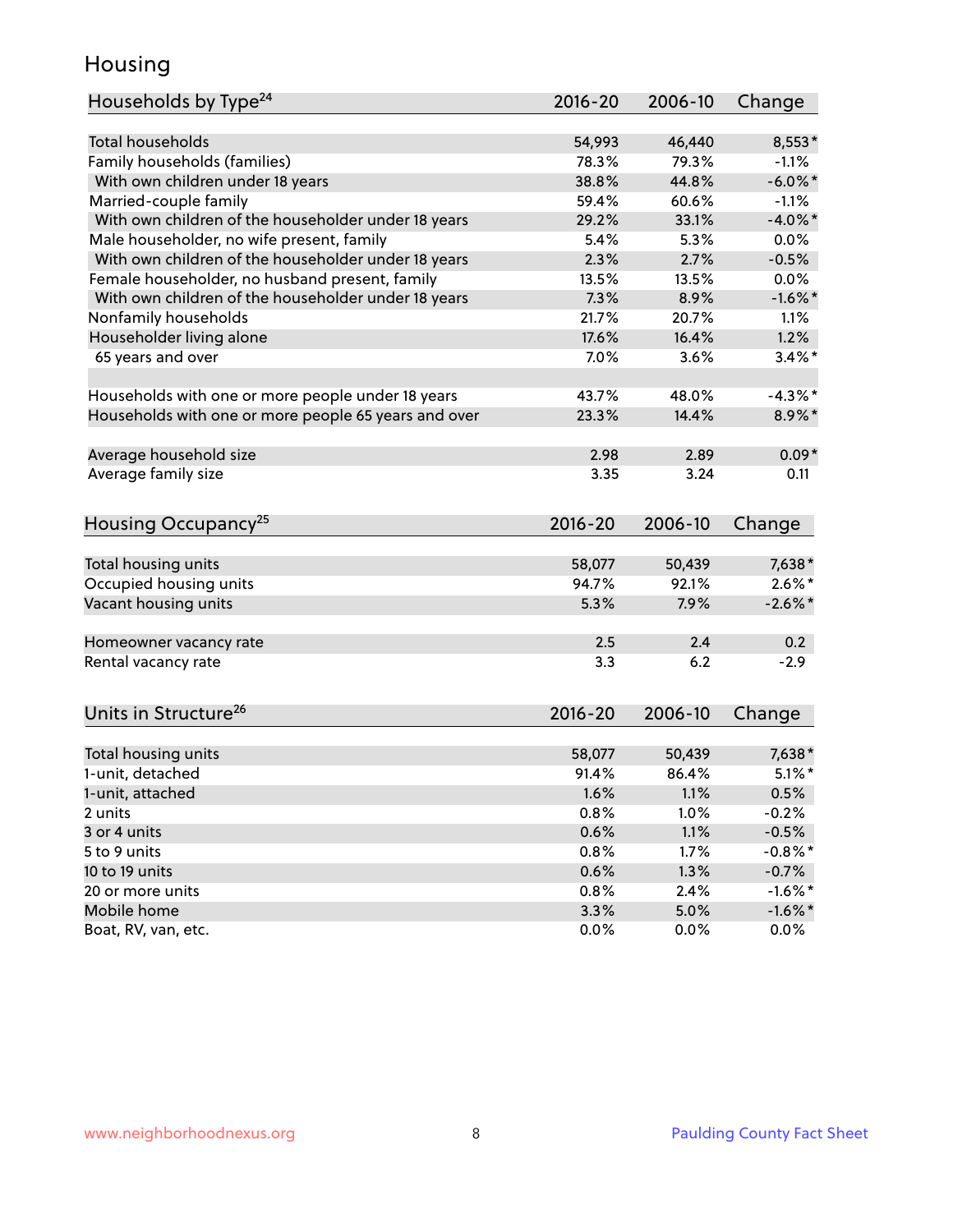# Housing, Continued...

| Year Structure Built <sup>27</sup>             | 2016-20 | 2006-10 | Change     |
|------------------------------------------------|---------|---------|------------|
| Total housing units                            | 58,077  | 50,439  | 7,638*     |
| Built 2014 or later                            | 8.2%    | (X)     | (X)        |
| Built 2010 to 2013                             | 1.6%    | (X)     | (X)        |
| Built 2000 to 2009                             | 37.0%   | 34.3%   | $2.7\%$ *  |
| Built 1990 to 1999                             | 28.0%   | 33.4%   | $-5.4\%$ * |
| Built 1980 to 1989                             | 12.3%   | 14.9%   | $-2.6\%$ * |
| Built 1970 to 1979                             | 6.8%    | 8.0%    | $-1.2%$    |
| Built 1960 to 1969                             | 2.1%    | 3.8%    | $-1.7%$ *  |
| Built 1950 to 1959                             | 1.5%    | 2.8%    | $-1.3\%$ * |
| Built 1940 to 1949                             | 1.0%    | 0.9%    | 0.1%       |
| Built 1939 or earlier                          | 1.5%    | 1.9%    | $-0.5%$    |
| Housing Tenure <sup>28</sup>                   | 2016-20 | 2006-10 | Change     |
|                                                |         |         |            |
| Occupied housing units                         | 54,993  | 46,440  | 8,553*     |
| Owner-occupied                                 | 77.6%   | 81.6%   | $-4.0\%$ * |
| Renter-occupied                                | 22.4%   | 18.4%   | 4.0%*      |
| Average household size of owner-occupied unit  | 2.94    | 2.88    | $0.05*$    |
| Average household size of renter-occupied unit | 3.12    | 2.92    | 0.20       |
| Residence 1 Year Ago <sup>29</sup>             | 2016-20 | 2006-10 | Change     |
| Population 1 year and over                     | 162,463 | 132,798 | 29,665*    |
| Same house                                     | 90.3%   | 84.7%   | $5.6\%$ *  |
| Different house in the U.S.                    | 9.6%    | 15.1%   | $-5.5%$ *  |
| Same county                                    | 2.9%    | 6.5%    | $-3.6\%$ * |
| Different county                               | 6.7%    | 8.6%    | $-1.9%$ *  |
| Same state                                     | 5.2%    | 6.2%    | $-0.9%$    |
| Different state                                | 1.4%    | 2.4%    | $-1.0%$    |
| Abroad                                         | 0.1%    | 0.2%    | $-0.0%$    |
| Value of Housing Unit <sup>30</sup>            | 2016-20 | 2006-10 | Change     |
|                                                |         |         |            |
| Owner-occupied units                           | 42,675  | 37,894  | 4,781*     |
| Less than \$50,000                             | 2.9%    | 3.0%    | $-0.1%$    |
| \$50,000 to \$99,999                           | 7.3%    | 10.4%   | $-3.1\%$ * |
| \$100,000 to \$149,999                         | 20.0%   | 36.9%   | $-16.9%$ * |
| \$150,000 to \$199,999                         | 27.3%   | 24.9%   | 2.3%       |
| \$200,000 to \$299,999                         | 25.6%   | 16.1%   | $9.5%$ *   |
| \$300,000 to \$499,999                         | 14.2%   | 6.6%    | $7.6\%$ *  |
| \$500,000 to \$999,999                         | 2.3%    | 1.7%    | $0.6\%*$   |
| \$1,000,000 or more                            | 0.5%    | 0.4%    | 0.1%       |
| Median (dollars)                               | 184,000 | 149,600 | 34,400*    |
| Mortgage Status <sup>31</sup>                  | 2016-20 | 2006-10 | Change     |
| Owner-occupied units                           | 42,675  | 37,894  | 4,781*     |
| Housing units with a mortgage                  | 75.7%   | 84.0%   | $-8.3\%$ * |
| Housing units without a mortgage               | 24.3%   | 16.0%   | $8.3\%$ *  |
|                                                |         |         |            |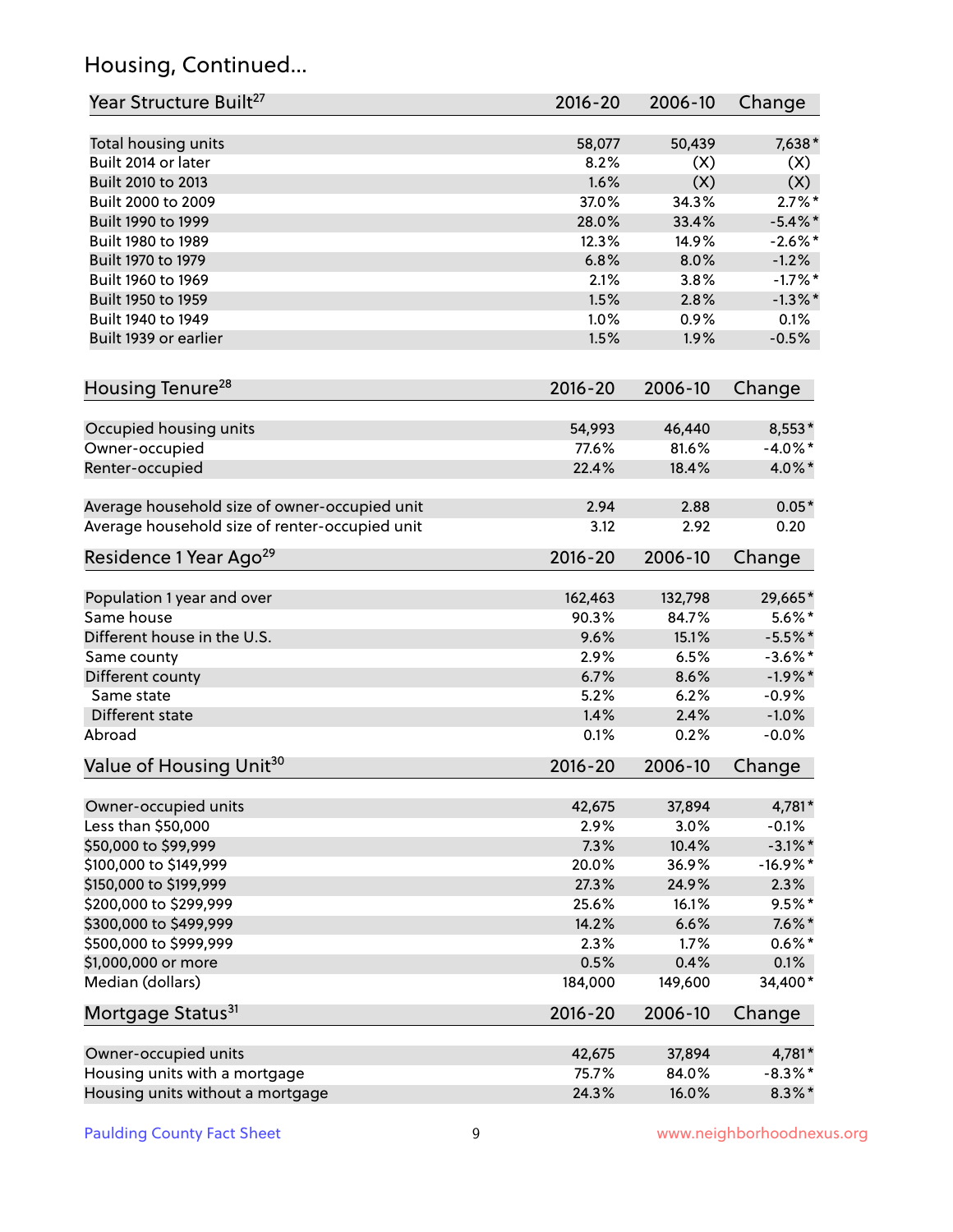# Housing, Continued...

| Selected Monthly Owner Costs <sup>32</sup>                                            | 2016-20     | 2006-10 | Change     |
|---------------------------------------------------------------------------------------|-------------|---------|------------|
| Housing units with a mortgage                                                         | 32,306      | 31,831  | 475        |
| Less than \$300                                                                       | 0.2%        | 0.0%    | 0.2%       |
| \$300 to \$499                                                                        | 1.3%        | 1.0%    | 0.3%       |
| \$500 to \$999                                                                        | 20.1%       | 17.0%   | $3.1\%$ *  |
| \$1,000 to \$1,499                                                                    | 37.8%       | 47.5%   | $-9.7%$ *  |
| \$1,500 to \$1,999                                                                    | 23.7%       | 21.8%   | 1.9%       |
| \$2,000 to \$2,999                                                                    | 15.2%       | 9.8%    | $5.4\%$ *  |
| \$3,000 or more                                                                       | 1.7%        | 2.8%    | $-1.1\%$ * |
| Median (dollars)                                                                      | 1,366       | 1,320   | 46*        |
| Housing units without a mortgage                                                      | 10,369      | 6,063   | 4,306*     |
| Less than \$150                                                                       | 1.2%        | 4.8%    | $-3.6\%$ * |
| \$150 to \$249                                                                        | 7.5%        | 15.3%   | $-7.9%$ *  |
| \$250 to \$349                                                                        | 22.2%       | 23.9%   | $-1.7%$    |
| \$350 to \$499                                                                        | 35.0%       | 31.7%   | 3.3%       |
| \$500 to \$699                                                                        | 24.4%       | 16.8%   | $7.7\%$ *  |
| \$700 or more                                                                         | 9.6%        | 7.4%    | 2.2%       |
| Median (dollars)                                                                      | 425         | 372     | $53*$      |
| Selected Monthly Owner Costs as a Percentage of<br>Household Income <sup>33</sup>     | $2016 - 20$ | 2006-10 | Change     |
| Housing units with a mortgage (excluding units where<br>SMOCAPI cannot be computed)   | 32,072      | 31,682  | 390        |
| Less than 20.0 percent                                                                | 50.7%       | 34.9%   | 15.8%*     |
| 20.0 to 24.9 percent                                                                  | 18.1%       | 19.8%   | $-1.7%$    |
| 25.0 to 29.9 percent                                                                  | 8.9%        | 13.1%   | $-4.1\%$ * |
| 30.0 to 34.9 percent                                                                  | 4.2%        | 10.0%   | $-5.8\%$ * |
| 35.0 percent or more                                                                  | 18.1%       | 22.3%   | $-4.2%$ *  |
| Not computed                                                                          | 234         | 149     | 85         |
| Housing unit without a mortgage (excluding units where<br>SMOCAPI cannot be computed) | 10,164      | 6,042   | 4,122*     |
| Less than 10.0 percent                                                                | 54.4%       | 47.7%   | $6.6\%$ *  |
| 10.0 to 14.9 percent                                                                  | 19.0%       | 20.5%   | $-1.5%$    |
| 15.0 to 19.9 percent                                                                  | 8.1%        | 10.7%   | $-2.6%$    |
| 20.0 to 24.9 percent                                                                  | 6.8%        | 5.7%    | 1.1%       |
| 25.0 to 29.9 percent                                                                  | 2.2%        | 3.0%    | $-0.7%$    |
| 30.0 to 34.9 percent                                                                  | 1.9%        | 2.0%    | $-0.0%$    |
| 35.0 percent or more                                                                  | 7.5%        | 10.4%   | $-2.9%$    |
| Not computed                                                                          | 205         | 21      | 184*       |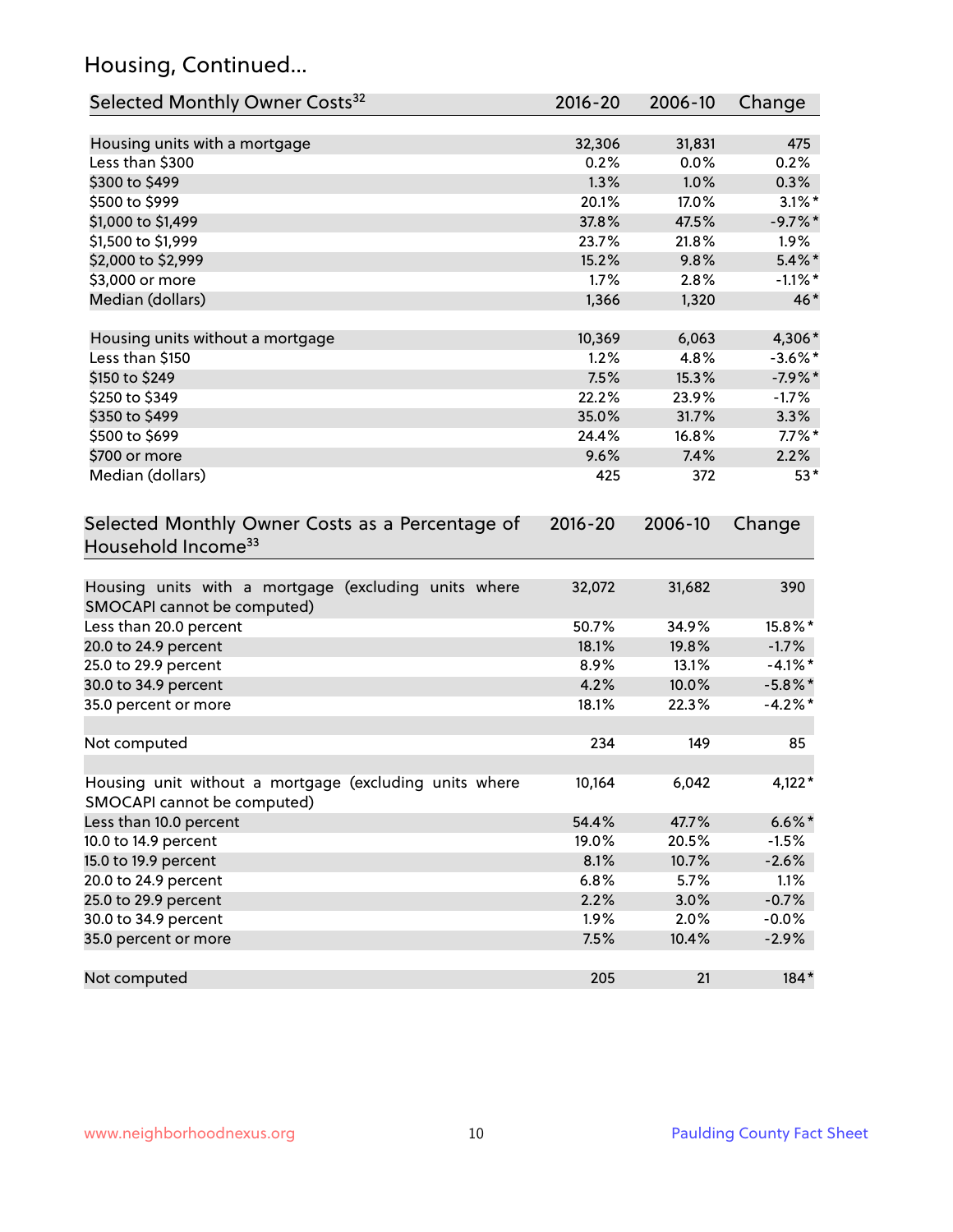# Housing, Continued...

| Gross Rent <sup>34</sup>                                                       | 2016-20     | 2006-10 | Change      |
|--------------------------------------------------------------------------------|-------------|---------|-------------|
|                                                                                |             |         |             |
| Occupied units paying rent                                                     | 11,932      | 8,118   | $3,814*$    |
| Less than \$200                                                                | 0.9%        | 0.4%    | 0.5%        |
| \$200 to \$499                                                                 | 3.8%        | 6.6%    | $-2.8%$     |
| \$500 to \$749                                                                 | 7.9%        | 22.3%   | $-14.4\%$ * |
| \$750 to \$999                                                                 | 13.7%       | 36.0%   | $-22.3\%$ * |
| \$1,000 to \$1,499                                                             | 46.5%       | 30.4%   | 16.2%*      |
| \$1,500 to \$1,999                                                             | 22.9%       | 3.5%    | 19.4%*      |
| \$2,000 or more                                                                | 4.3%        | 0.8%    | $3.5\%$ *   |
| Median (dollars)                                                               | 1,198       | 907     | $291*$      |
| No rent paid                                                                   | 386         | 428     | $-42$       |
| Gross Rent as a Percentage of Household Income <sup>35</sup>                   | $2016 - 20$ | 2006-10 | Change      |
| Occupied units paying rent (excluding units where GRAPI<br>cannot be computed) | 11,843      | 8,009   | $3,834*$    |
| Less than 15.0 percent                                                         | 15.1%       | 11.1%   | 4.0%        |
| 15.0 to 19.9 percent                                                           | 18.6%       | 12.6%   | $6.0\%$ *   |
| 20.0 to 24.9 percent                                                           | 15.5%       | 13.6%   | 2.0%        |
| 25.0 to 29.9 percent                                                           | 10.7%       | 13.0%   | $-2.3%$     |
| 30.0 to 34.9 percent                                                           | 10.3%       | 9.6%    | 0.7%        |
| 35.0 percent or more                                                           | 29.7%       | 40.1%   | $-10.4\%$ * |
| Not computed                                                                   | 475         | 537     | $-62$       |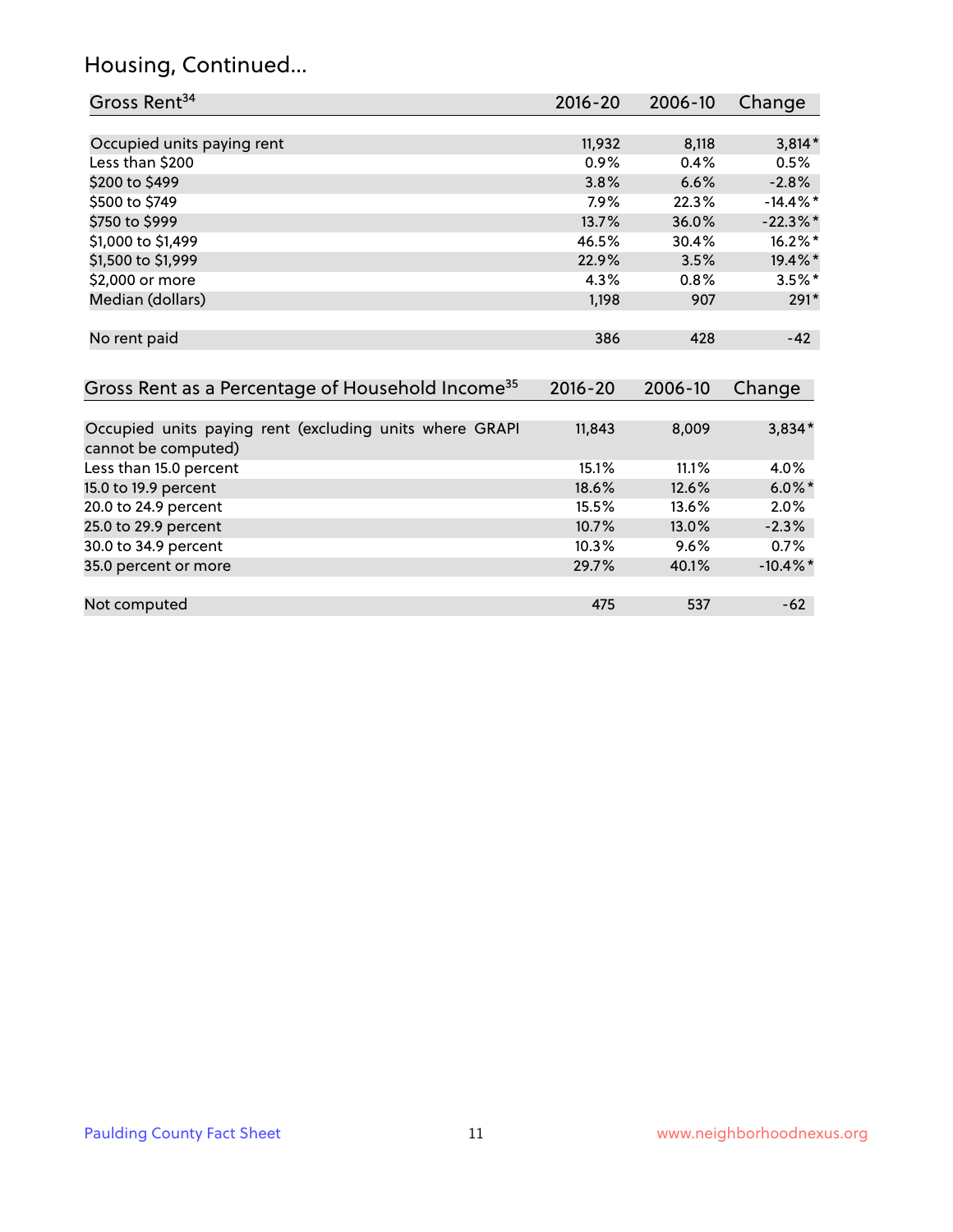# Community Involvement

| Voter Registration and Turnout <sup>36</sup> | 2020    |
|----------------------------------------------|---------|
|                                              |         |
| Active registered voters                     | 114,243 |
| Number voted in Presidential election        | 84.784  |
| Percent voted in Presidential election       | 74.2%   |

#### Transportation

| Commuting to Work <sup>37</sup>           | 2016-20     | 2006-10 | Change     |
|-------------------------------------------|-------------|---------|------------|
|                                           |             |         |            |
| Workers 16 years and over                 | 79,470      | 63,063  | 16,407*    |
| Car, truck, or van - drove alone          | 81.9%       | 83.6%   | $-1.8\%$   |
| Car, truck, or van - carpooled            | 7.9%        | 10.0%   | $-2.1\%$ * |
| Public transportation (excluding taxicab) | 0.6%        | 0.8%    | $-0.1%$    |
| Walked                                    | 0.3%        | 0.5%    | $-0.2%$    |
| Other means                               | 0.7%        | 0.8%    | $-0.0\%$   |
| Worked at home                            | 8.5%        | 4.3%    | $4.2\%$ *  |
| Mean travel time to work (minutes)        | 39.2        | 38.9    | 0.3        |
|                                           |             |         |            |
| Vehicles Available <sup>38</sup>          | $2016 - 20$ | 2006-10 | Change     |
| Occupied housing units                    | 54,993      | 46,440  | $8,553*$   |
| No vehicles available                     | 2.6%        | $1.8\%$ | $0.8\%$ *  |
| 1 vehicle available                       | 21.7%       | 23.6%   | $-1.9\%$   |
| 2 vehicles available                      | 43.6%       | 45.6%   | $-2.0\%$   |
| 3 or more vehicles available              | 32.1%       | 29.0%   | $3.1\%$ *  |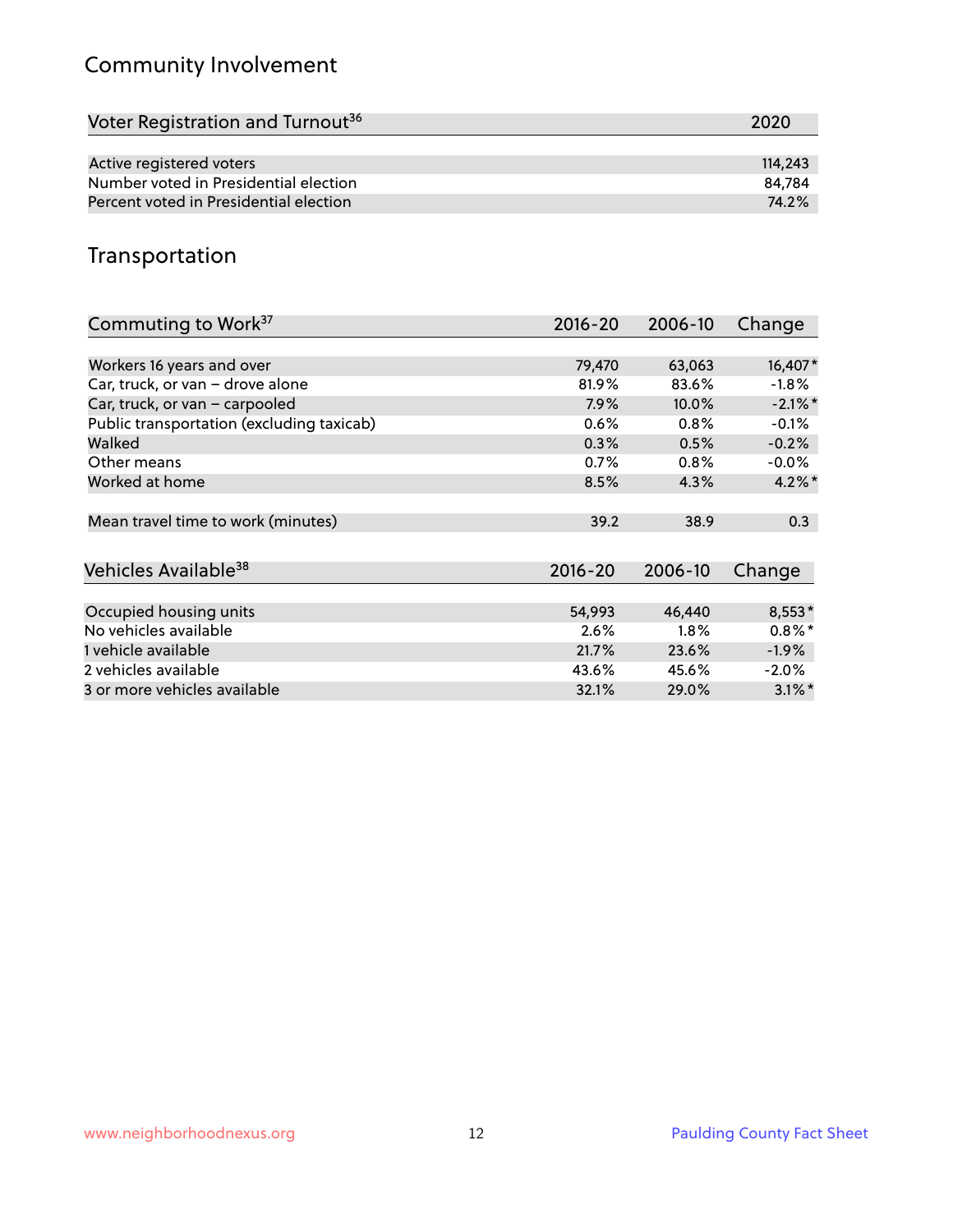#### Health

| Health Insurance coverage <sup>39</sup>                 | 2016-20 |
|---------------------------------------------------------|---------|
|                                                         |         |
| Civilian Noninstitutionalized Population                | 163,442 |
| With health insurance coverage                          | 88.3%   |
| With private health insurance coverage                  | 72.5%   |
| With public health coverage                             | 25.3%   |
| No health insurance coverage                            | 11.7%   |
| Civilian Noninstitutionalized Population Under 19 years | 44,956  |
| No health insurance coverage                            | 7.2%    |
| Civilian Noninstitutionalized Population 19 to 64 years | 100,894 |
| In labor force:                                         | 78,949  |
| Employed:                                               | 75,851  |
| With health insurance coverage                          | 87.0%   |
| With private health insurance coverage                  | 47.9%   |
| With public coverage                                    | 5.6%    |
| No health insurance coverage                            | 13.0%   |
| Unemployed:                                             | 3,098   |
| With health insurance coverage                          | 60.5%   |
| With private health insurance coverage                  | 47.9%   |
| With public coverage                                    | 19.1%   |

| With private health insurance coverage | 47.9%  |
|----------------------------------------|--------|
| With public coverage                   | 19.1%  |
| No health insurance coverage           | 39.5%  |
| Not in labor force:                    | 21,945 |
| With health insurance coverage         | 78.5%  |
| With private health insurance coverage | 56.8%  |
| With public coverage                   | 31.8%  |
| No health insurance coverage           | 21.5%  |

| <b>Health Factors</b> | <b>Most Recent</b> |
|-----------------------|--------------------|
|                       |                    |

| Premature Death (YPLL before age 75 per 100,000 population, age-adjusted) <sup>40</sup> | 6,438.1 |
|-----------------------------------------------------------------------------------------|---------|
| Average number of Physically Unhealthy Days <sup>41</sup>                               | 4.2     |
| Average number of Mentally Unhealthy Days <sup>42</sup>                                 | 5.1     |
| Low Birthweight Births <sup>43</sup>                                                    | $8.4\%$ |
| Diabetes Prevalence <sup>44</sup>                                                       | 10.6%   |
| HIV Prevalence (per 100,000 population) <sup>45</sup>                                   | 159.1   |
| Rate, Deduplicated ER Visits for Asthma, Ages 0-17 <sup>46</sup>                        | 1,198.1 |